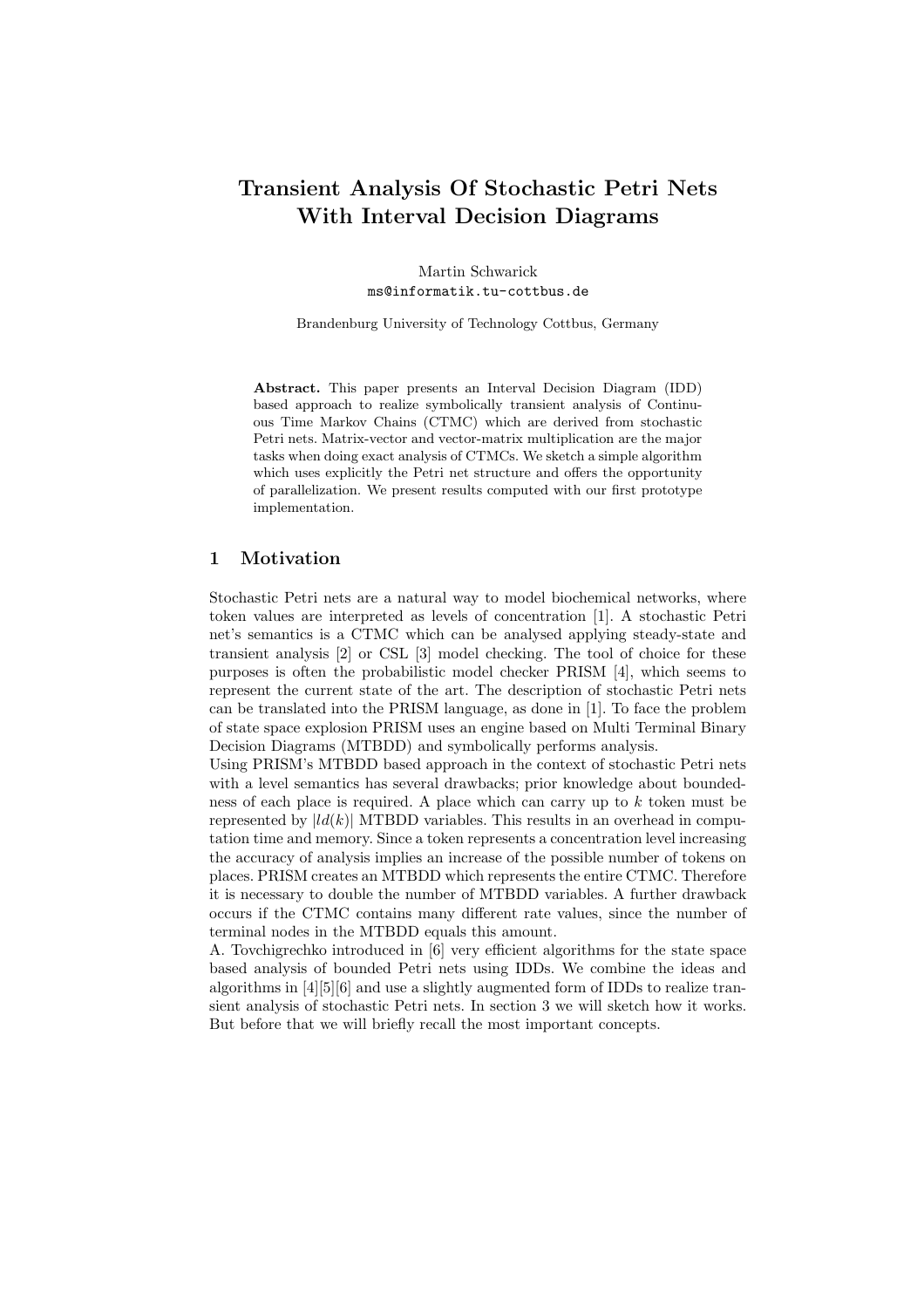## 2 Preliminaries

In a stochastic Petri net an exponentially distributed firing rate is associated to each transition which is generally defined by a state-dependent hazard function. Since we consider mass action kinetics [1] this hazard function is defined as the product of a specific constant and the token values of the transition's preplaces of the state. The semantics of a stochastic Petri net is a CTMC which can be seen as a graph isomorphic to the reachability graph of the underlying Petri net, but state transitions are labeled with the firing rates. In general, CTMCs are represented as very sparse matrices indexed by states, which entries are real valued rates. Transient analysis determines for each state how probable it is to be in it at a certain time point. An established technique to realize transient analysis of CTMCs is the uniformization method [2]. Its basic operation is vector-matrix multiplication which must be done for a certain number of iterations.

Faced with the state space explosion problem, it is not worth thinking about implementing vector-matrix multiplication explicitly whereby the matrix and the vector are indexed by states.

In our approach the set of states is represented by an Interval Decision Diagram. We compute all needed data at each iteration anew from one augmented IDD representing the reachable states. That is the main difference to PRISM's approach, where the CTMC's state space and its rate matrix are represented symbolically by a BDD and a MTBDD.

We will give a brief and informal introduction to IDDs:



Fig. 1: A Petri net and the IDD RS representing its reachable states. The path  $n7 \stackrel{3}{\rightarrow}$  $n6 \stackrel{0}{\rightarrow} n2 \stackrel{0}{\rightarrow} 1$  represents state  $m \equiv (p1:3, p2:0, p3:0)$ . The path  $n7 \stackrel{1}{\rightarrow} n4 \stackrel{1}{\rightarrow} n1 \stackrel{1}{\rightarrow} 1$ represents state  $m' \equiv (p_1 : 1, p_2 : 1, p_3 : 1)$  which can be reached from m by firing transition t2. Edges are labeled with an interval and the additional index data.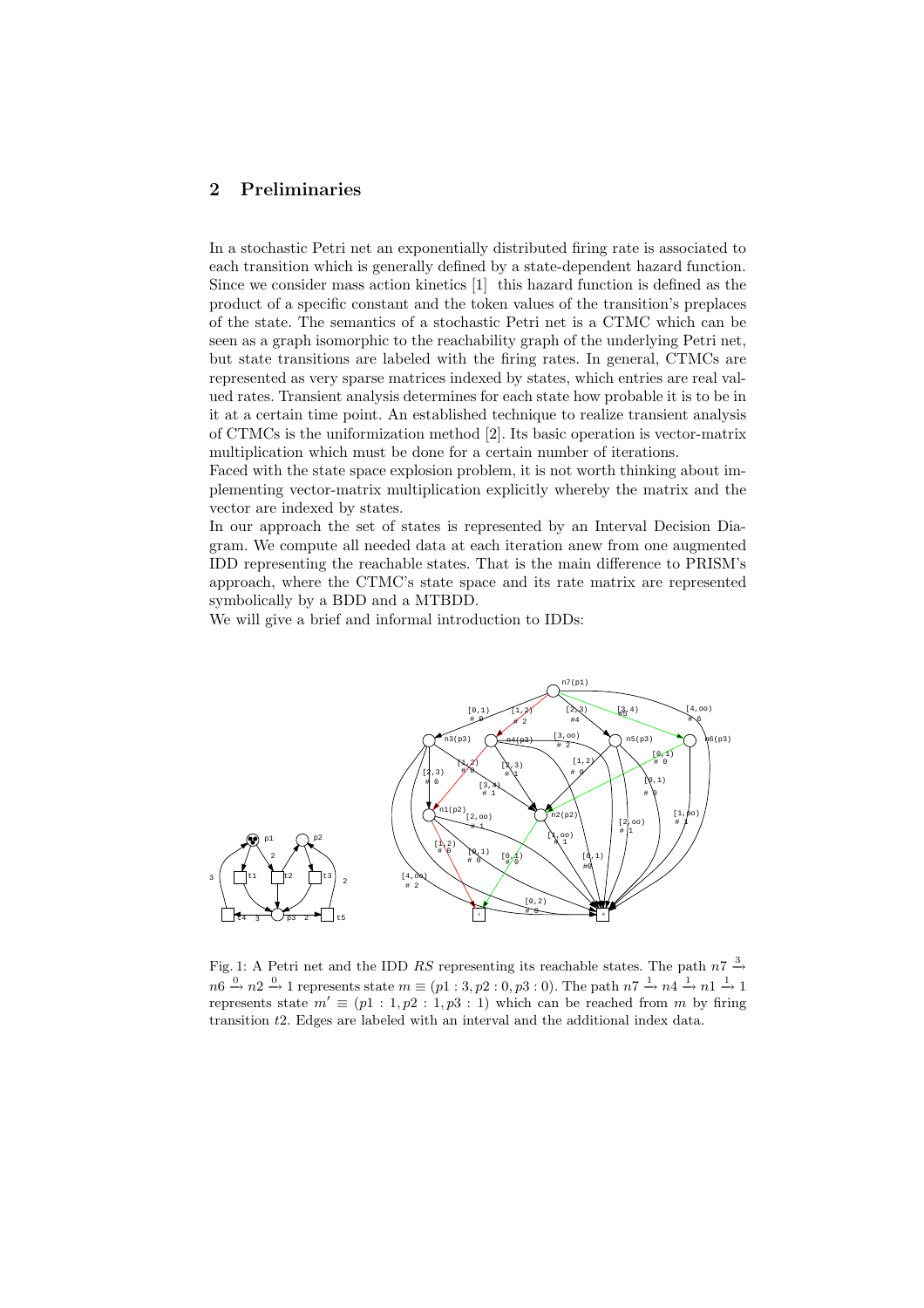An IDD is a rooted, directed and acyclic graph which nodes can have any number of outgoing edges. Each edge is labeled with a left closed and right open interval on N. The intervals of the outgoing edges of an IDD node define a partition of N. There are two nodes without outgoing edges: the terminal nodes, labeled with ONE and ZERO. To each IDD node a variable is associated, in our context a place of the stochastic Petri net. We assume that on each way from the root to a terminal node, the variables occur in the same order. As for BDDs the variable ordering influences the IDD size. Furthermore we assume, that the IDD does not contain isomorphic subgraphs. A sequence of IDD nodes considering connecting edges reaching the ONE-terminal node represents a set of states. We will denote a path as such a sequence while chosing exactly one value from the interval of the occuring edges.

In the following section we will present an algorithm which performs vectormatrix (or vice versa) multiplication, whereby the matrix is defined by the reachable states of a stochastic Petri net, using only the IDD represenation and the net structure.

#### 3 Multiplication by traversing

To realize a matrix-vector or a vector-matrix multiplication, whereby the matrix and the vector are indexed by states, we need a mapping from states to indices. The depth first search traversation of an IDD induces a lexicographic order of its represented states. Since a state is an unique path to the ONE-terminal node we must store some information for each outgoing edge which enables the index computation. For each edge we store the number of lexicographic smaller states, which can be reached over all its previous sibling edges of the respective node (See Fig. 1). We can also determine the number of states, which can be reached over an arbitrary edge.

The basic concept of our algorithm is to traverse for each transition  $t$  of the stochastic Petri net the IDD  $ES_t$  representing its *enabling states*. For each path in  $ES<sub>t</sub>$  the IDD RS respresenting the *reachable states* contains a respective path. We can easily determine the lexicographic index for the associated state m using the additional index data during traversation. Since  $m$  is an element of  $ES_t$  there exists a path in RS, which represents the state  $m'$ , reached by firing of transition t in m. While traversing the IDD  $ES_t$  we track the paths for m and  $m'$  in RS and compute their indices considering all reachable states. Each time the ONE-terminal has been reached we extract the indices of a matrix entry. Furthermore we must determine the associated rate value. Considering mass action kinetics implies to multiply the present rate with the current element of an expanded interval if the current IDD node is related to a preplace of t.

The resulting recursive algorithm below should be self-explanatory. All used functions can be implemented very efficiently. The function  $qetWeight(p : Place,$ t: Transition) returns the token change, the firing of t causes on p. If p is a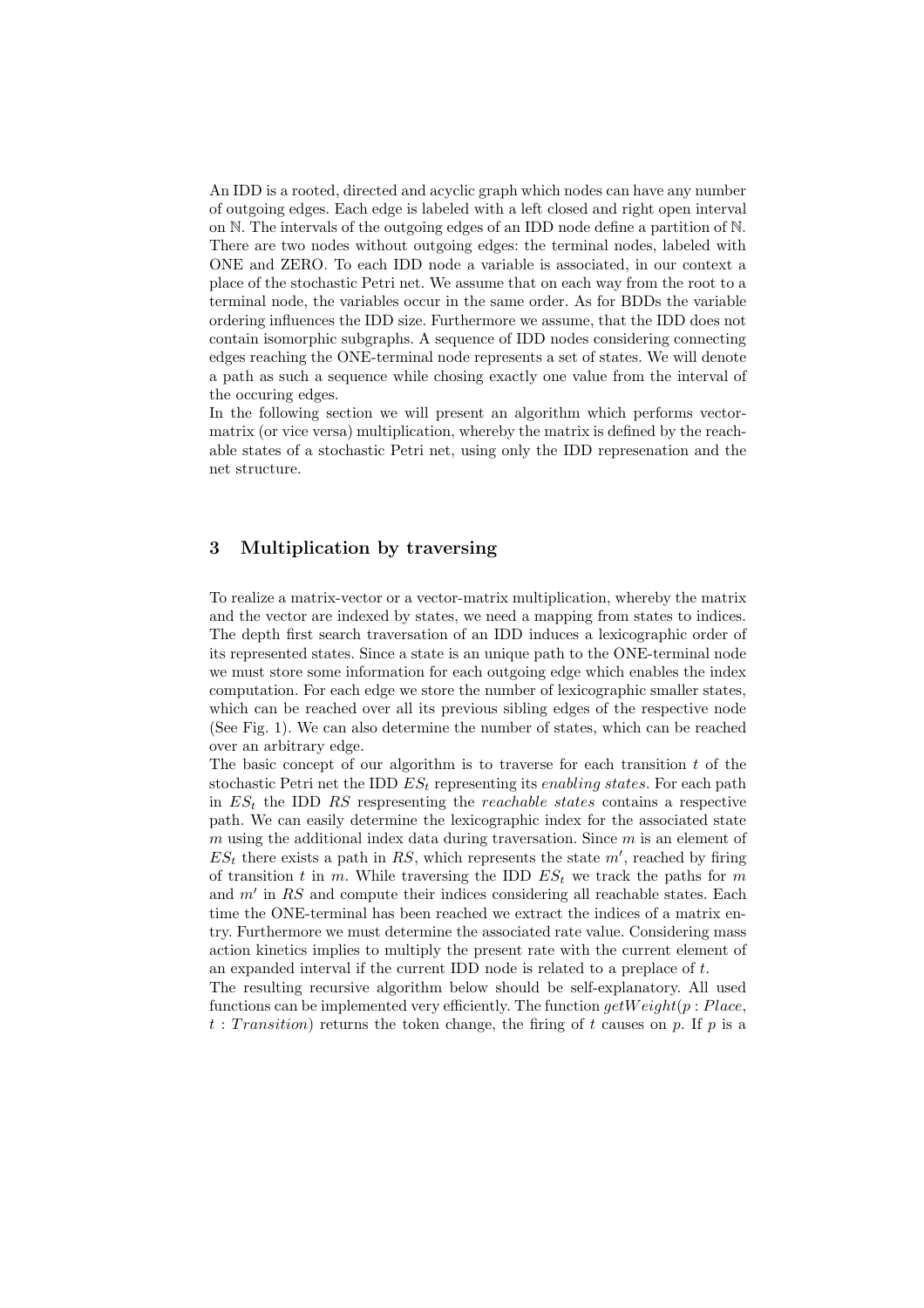preplace for instance, the return value would be negative.

```
var
     transition, t : Transition;
     j: int;
procedure traverse (IDD_Node root, IDD_Node src, IDD_Node dest,
                     src_index int, dest_index int, rate double)
 begin
     if root = ONE then
       //e.g. vector-matrix r=v*M :
       //r[src_index] = v[dest_index] * rate//rate is M[src_index][dest_index]
       processData(src_index, dest_index, rate);
       return;
     end //if
     place: Place;
     rate2: double;
     value, value2, src_index2, dest_index2, i: int;
     src2, dest2: IDD_NODE;
     edge: Edge;
     place:= root.correspondingPlace();
     for 0 \le i \le root.edges() do
       edge := root.edge(i);
       if edge.node() != ZERO then
         while value < edge.upperBound() do
           value2:= value;
           rate2:= rate;
           if isPrePlace(place, transition ) then
             rate2: = rate * value;
           end //if
           value2:= value + getWeight(place, transition);
           src2:= getChild(src, value);
           dest2:= getChild(dest, value2);
           src_index2:= src_index + smallerStates(src, value);
           dest_index2:= dest_index + smallerStates(dest, value2);
           traverse(edge.node(), src2, dest2,
                     src_index2, dest_index2, rate2);
           value := value + 1;
         end //while
       end //if
     end //for
   end. // traverse_
   /* the following program code can be parallelized*/
   for 0 \leq j \leq \text{SPN}. transitions () do
      t = SPN.getTransition(j);
      traverse(ESt.root, RS.root, RS.root, 0, 0, t.rate);
   end //for
```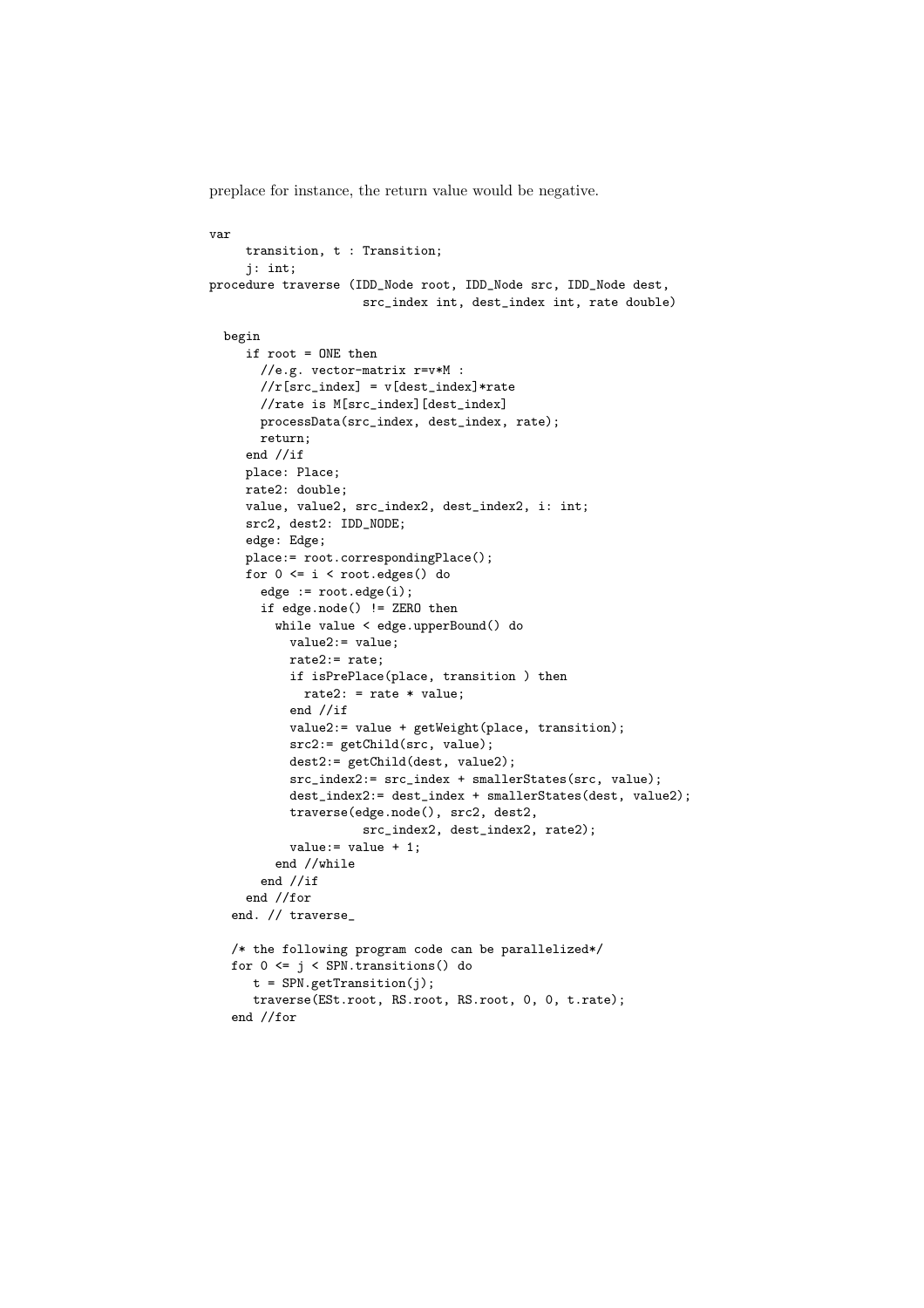As for every implementation of decision diagrams, efficiency depends on considering redundancies. In general nodes on inner IDD levels will be visited many times. Subpaths beginning in these nodes will be traversed each time anew. Like in [4] we set a certain IDD level and cache index and rate information for each of its nodes about all paths containg these IDD nodes. For shortage of space we must omit further details considering used data structures. Each time a node of this cache level has been reached, only the cached data must be processed. The remaining problem is to find an adequate level. Moving the cache level towards the root speeds up the computation at the cost of an increased memory consumption as can be seen in Table 1. We hope to find good heuristics based on the IDD structure and the Petri net structure.

This traversation algorithm can be applied concurrently for more than one transition. We have to care about synchronization of write access to the result vector only. Currently we realize this synchronization by allocating a result vector for each thread which performs traversation. When the traversation for all transitions is finished, result data must be gathered before the next iteration starts.

#### 4 Results

We now present results obtained with our prototype, which is based on an IDD implementation of A. Tovchigrechko. Our biochemical model is the extended ERK pathway from [1]. The test system is a Dual Core Intel Xeon with 2,1 GHz and 2 GB main memory running a 64 Bit Linux. We made transient analysis for one second for the eight level version. The CTMC has 6,110,643 states and 78,948,888 transitions. The transient analysis requires 218 iterations. We compared the time per iteration and the memory usage obtained by using our tool on one and two cores with PRISM 3.2 (hybrid engine) as can be seen in Table 1. Currently our implementation requires significant more memory than PRISM. This is in dept to our current cache data implementation and the synchronization technique. Table 1 also underlines the impact of the cache level to iteration time and memory usage.

|                                 | idd transient |      |      |          |      |      | PRISM 3.2 |      |
|---------------------------------|---------------|------|------|----------|------|------|-----------|------|
| number of cores                 |               |      |      |          |      |      |           |      |
| cache level                     |               | 8    |      |          |      |      | -19       | 55   |
| time per iteration (sec) $1.29$ |               | 1.90 | 5.43 | $1.03\,$ | 1.26 | 2.98 | 2.53      | 1.22 |
| memory (MB)                     | 534           | 408  | 393  | 581      | 455  | 440  | 251       | 323  |

Table 1: For the CTMC representation of this model PRISM constructs a MTBDD with 66 variables (levels). The IDD representing the state space has 22 levels. In both cases the level counter starts above the terminal level with zero and increases towards the root level. We set the cache level for our tool to 10, 8 and 6. PRISM sets the cache level for this model to 19. To increase the performance we run PRISM with different cache levels. Setting it to e.g. 55 halves the time per iteration.